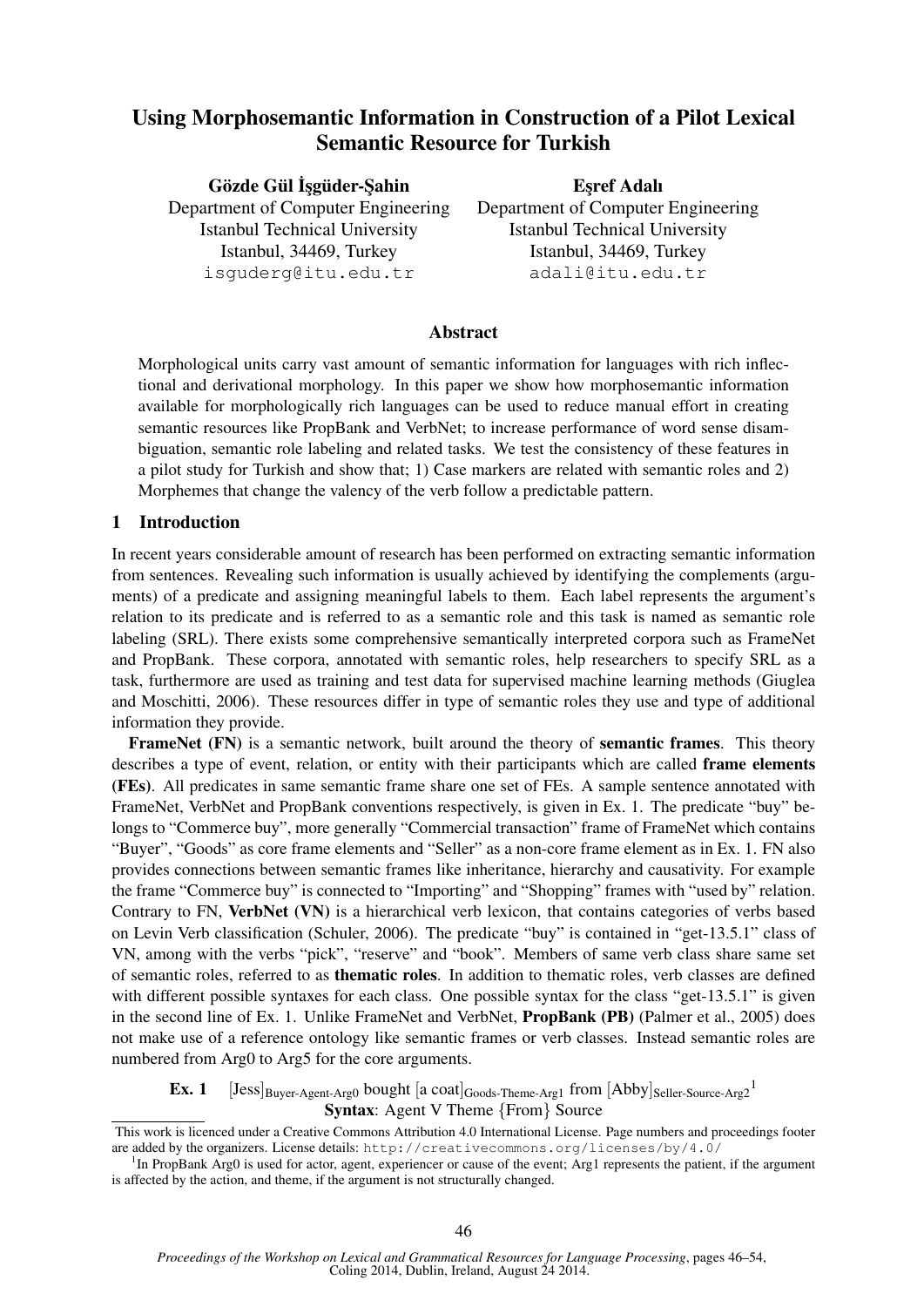There doesn't exist a VerbNet, PropBank or a similiar semantically interpretable resource for Turkish (except for WordNet (Bilgin et al., 2004)). Also, the only available morphologically and syntactically annotated treebank corpus: METU-Sabanci Dependency Treebank (Eryiğit et al., 2011), (Oflazer et al., 2003), (Atalay et al., 2003) has only about 5600 sentences, which has presumably a low coverage of Turkish verbs. VerbNet defines possible syntaxes for each class of verbs. However, due to free word order and excessive case marking system, syntactic information is already encoded with case markers in Turkish. Thus the structure of VerbNet does not fit well to the Turkish language. PropBank simplifies semantic roles, but defines neither relations between verbs nor all possible syntaxes for each verb. Moreover only Arg0 and Arg1 are associated with a specific semantic content, which reduces the consistency among labeled arguments. Due to lack of a large-scale treebank corpus, building a high coverage PropBank is currently not possible for Turkish. FrameNet defines richer relations between verbs, but the frame elements are extremely fine-grained and building such a comprehensive resource requires a great amount of manual work for which human resources are not currently available for Turkish.

In this paper, we discuss how the semantic information supplied by morphemes, named as morphosemantics, can be included in the construction of semantic resources for languages with less resources and rich morphologies, like Turkish. We try to show that we can decrease manual effort for building such banks and increase consistency and connectivity of the resource by exploiting derivational morphology of verbs; eliminate mapping costs by associating syntactic information with semantic roles and increase the performance of SRL and word sense disambiguation by directly using morphosemantic information supplied with inflectional morphology. Then, we perform a pilot study to build a lexical semantic resource that contains syntactic information as well as semantic information that is defined by semantic roles both in VerbNet and PropBank fashion, by exploiting morphological properties of Turkish language.

#### 2 Related Work

In study by Agirre et al. (2006) and Aldezabal et al. (2010), the authors discuss the suitability of Prop-Bank model for Basque verbs. In addition to semantic role information, the case markers that are related to these roles are also included in the verb frames. It is stated that including case markers in Basque PropBank as a morphosemantic feature is useful for automatic tagging of semantic roles for Basque language which has 11 case markers. Hawwari et al. (2013) present a pilot study for building Arabic Morphological Pattern Net, that aims at representing a direct relationship between morphological patterns and semantic roles for Arabic language. Authors experiment with 10 different patterns and 2100 verb frames and analyze the structure and behavior of these Arabic verbs. The authors state that the results encourage them for a more comprehensive study. The SRL system for Arabic (Diab et al., 2008) and the light-verb detection system for Hungarian (Vincze et al., 2013) also benefited from the relation between case markers and semantic roles.

Furthermore, there are studies on exploiting morphosemantics in WordNets for different languages. Fellbaum et al. (2007), manually inspects WordNet's verb-noun pairs to find one-to-one mapping between an affix and a semantic role for English language. For example the nouns derived from the verbs with the suffixes  $-er$  and  $-or$ , like *invent-inventor* usually results as the agents of the event. However, it is stated that only two thirds of the pairs with this pattern could be classified as agents of the events. More patterns are examined and the regularity of these patterns are shown to be low for English language. In another work (Bilgin et al., 2004), authors propose a methodology, on exploiting morphosemantic information in languages where the morphemes are more regular. They perform a case study on Turkish, and propose application areas both monolingually and multilingually, such as globally enriching WordNets and auto detecting errors in WordNets. In a similiar work (Mititelu, 2012), morphosemantic information is added to Romanian WordNet and the proposed application areas in Bilgin et al. (2004) are examined and shown to be feasible.

Previous studies based on building Basque PropBank focus on the building process of Basque Prop-Bank, rather than analysis of the regularity of case markers and the relation between semantic roles and case markers. Furthermore, the study related to building Arabic Morphological Pattern Net, aims to build a seperate dataset and map it to other resources such as Arabic VerbNet, WordNet and PropBank. Word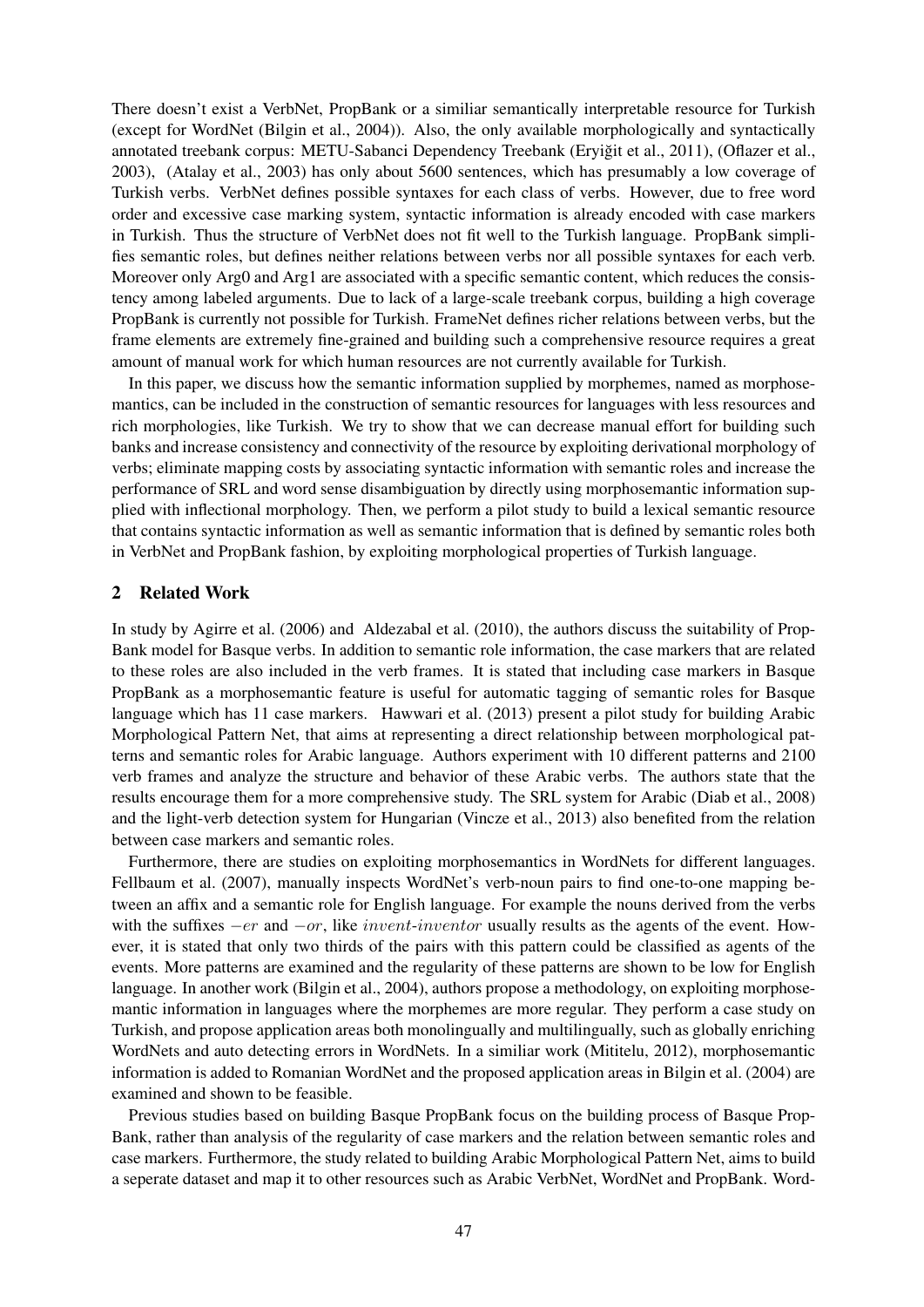Net has rich cross-language morphosemantic links however it does not list all arguments of predicates, thus its structure is not convenient for NLP tasks like semantic role labeling. These studies either make use of case markers or derivational morphology of verbs, not both. Moreover, some of them requires extra mapping resources and some are diffucult to get utilized for semantic interpretation of sentences. Most important of all, none of the studies investigates Turkish language. To the best of our knowledge, this is the first attempt to build such a lexical semantic resource for Turkish and perform experiments on data to expose the relationship between semantic roles and morphemes known as case markers and valency changers in Turkish.

## 3 Morphosemantic Features

In morphologically rich languages, the meaning of a word is strongly determined by the morphemes that are attached to it. Some of these morphemes always add a predefined meaning while some differ, depending on the language. However, only regular features can be used for NLP tasks that require automatic semantic interpretation. Here, we determine two multilingual morphosemantic features: case markers and verb valency changing morphemes and analyze the regularity and usability of these features for Turkish.

### 3.1 Declension and Case Marking

Declension is a term used to express the inflection of nouns, pronouns, adjectives and articles for gender, number and case. It occurs in many languages such as Arabic, Basque, Sanskrit, Finnish, Hungarian, Latin, Russian and Turkish. In Table. 1, statistic performed by Iggesen (2013), shows that there are 86

| Number of Cases vs Number of Languages                                                |  |  |  |  |  |  |  |  |  |
|---------------------------------------------------------------------------------------|--|--|--|--|--|--|--|--|--|
| 8-9 cases<br>5-7 cases<br>10 or more cases<br>2 cases<br>3 cases<br>4 cases           |  |  |  |  |  |  |  |  |  |
| 23 languages   9 languages   9 languages   39 languages   23 languages   24 languages |  |  |  |  |  |  |  |  |  |

Table 1: Case marking across languages

languages with at least 5 case markings. An examplary morphological analysis for the Turkish word *evlerinde "in his houses"* is given in Ex. 2. In this analysis, *ev* is inflected with ler morpheme for plurality, *i* for third person singular and  $(n)de$  for locative (LOC) case.<sup>2</sup>

**Ex. 2**   
ev 
$$
(-1er) (-i) (-nde)
$$
  
ev +Noun+ Pl + P3s + LOC

Even though the languages differ, the same case markers are used to express similiar meanings with some variation. In order to exemplify this statement, sentences with similiar meanings and the same case markers are given in Table 2 for languages Turkish and Hungarian, which have rich case marking systems. Relation between semantic roles and case markers can assist researchers in solving some of the

|    | <b>NOM</b>         | ACC.                            | <b>DAT</b>                      | LOC.                               | ABL.                      |
|----|--------------------|---------------------------------|---------------------------------|------------------------------------|---------------------------|
|    | <b>Ben</b> geldim. | Avcı tavsan 1 gördü.            | Jack okul-a gitti.              | Ankara'da oturuvorum.              | Annem-den geldim.         |
| TR | I-NOM come-PAST.   | Hunter the rabbit-ACC see-PAST. | Jack school-DAT go-PAST.        | Ankara-LOC live-P1s-PRES.          | Mother-ABL come-P1s-PAST. |
|    | I came.            | The hunter saw the rabbit.      | Jack went to school.            | I live in Ankara.                  | I came from my mother.    |
|    | <b>Agi</b> jött.   | Látom a hegy-et.                | Ági-nak adtam ezt a könyv-et.   | Budapest-ban lakom.                | <b>Agi-tól</b> jöttem.    |
| HR | Agi come-PAST      | see-P1s mountain-ACC.           | Ági-DAT give-P1s-PAST book-ACC. | <b>Budapest-LOC</b> live-P1s-PRES. | Ági-ABL come-P1s-PAST.    |
|    | Agi came.          | I see the mountain.             | I gave this book to Ági.        | I live in Budapest.                | I came from Ági.          |

Table 2: Case marking in Turkish and Hungarian

challenging problems in natural language processing. In languages where case markers exist, these

- can be used as features for Semantic Role Labeling,
- can supply prior information for disambiguating word senses,
- can be used in language generation as such: Once the predicate and the sense is determined, the arguments can directly be inflected with the case markers associated with their roles.

 $2$ Throughout the paper NOM is used as nominative, ACC as accusative, DAT as dative, LOC as locative, ABL as ablative, COM as comitative.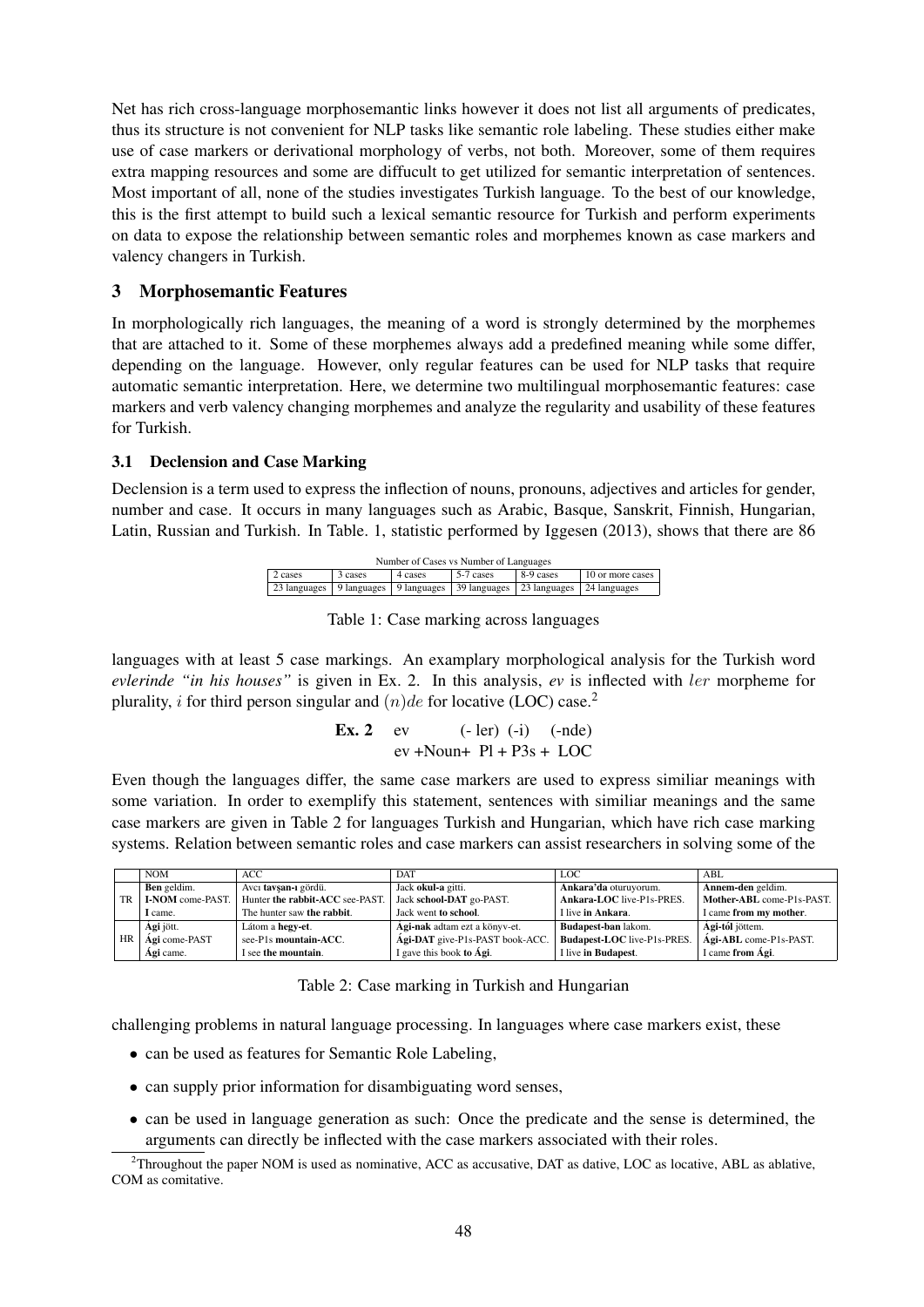#### 3.2 Valency Changing Morphemes

The valency of a verb can be defined as the verb's ability to govern a particular number of arguments of a particular type. "In Turkish, verb stems govern relatively stable valency patterns or prototypical argument frames" as stated by Haig (1998). Consider the root verb *giy "to wear"*. One can derive new verbs from the root *giy "to wear"* such as *giy-in "to get dressed"*, *giy-dir "to dress someone"* and *giy-il "to be worn"*. These verbs are referred to as verb stems and these special suffixes are referred to as valency changing morphemes. Some advantages of valency changing morphemes are

- They exist for many languages.
- They are regular, easy to model and morphological analyzers available for such languages can analyze the valency of the verb stem.
- They are directly related to the number and type of the arguments, which are important for SRL related tasks.

By modeling the semantic role transformation from verb root to verb stem, we can automatically identify argument configuration of a new verb stem given the correct morphological analysis. By doing so, framing only the verb roots can guarantee to have frames of all verb stems derived from that root. This quickens the process of building a semantic resource, as well as automatizing and reducing the human error. In this section we present a pilot study for some available valencies in Turkish language. For the sake of simplicity, instead of thematic roles, argument labeling in the PropBank fashion is used.

### Reflexive

As the word suggests, in reflexive verbs, the action defined by the verb has its effect directly on the person/thing who does the action (Hengirmen, 2002). The reflexive suffix triggers the suppression of one of the arguments. In Fig. 1 observed argument shift and in Table 3 some interesting reflexive Turkish verbs are given like *besle "to feed"* and *besle-n "to eat - feed himself"*.

| $[Kaqa\check{g}-1]_{A1}$ sakla-di-lar.          | $[Kaçak]_{A0}$ sakla-n-di.          |
|-------------------------------------------------|-------------------------------------|
| convict-ACC hide-PAST                           | convict hide-REFL-PAST              |
| $[They]_{A0}$ hid [the convict] <sub>A1</sub> . | [The convict] $_{A0}$ hid(himself). |



Figure 1: Argument transformation caused by reflexive suffix.

Table 3: Examples of reflexive verbs in Turkish

### Reciprocal

Reciprocal verbs express actions done by more than one subject. The action may be done together or against each other. Reciprocal verbs may have a plural agent or two or more singular co-agents conjoined where one of them marked with COM case as shown in Fig 2. In both cases, the suppression of one of the arguments of the root verb is triggered. We have observed that the supressed argument may be in different roles (patient, theme, stimulus, experiencer, co-patient), but usually appears as Arg1 and rarely as Arg2. In Table 4, a small list of reciprocal verbs is given. Some semantic links are easy to see, whereas the link between *dov* "*to beat*" and *dov-us* "*to fight*" is not that explicit.

 $[O\check{g}$ lan $]_{A0}$   $[kz-1]_{A1}$  öp-tü.  $[Cift]_{A0}$  öp-**üş**-tü. boy girl-ACC kiss-PAST couple kiss-RECIP-PAST [The boy] $_{A0}$  kissed [the girl] $_{A1}$ . [They] $_{A0}$  kissed.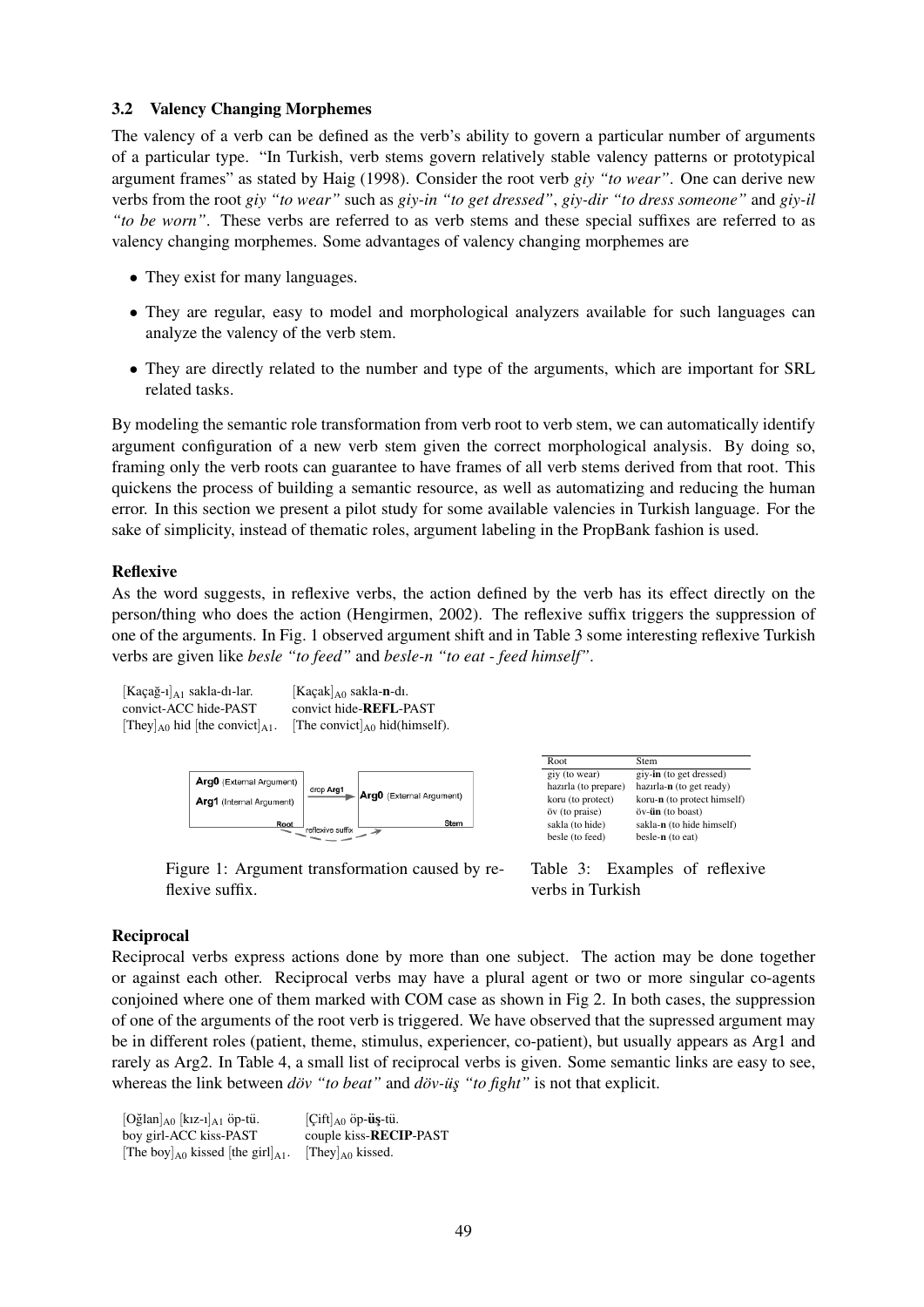

Figure 2: Argument transformation caused by reciprocal suffix.

| Root.           | Stem                    | Meaning         |
|-----------------|-------------------------|-----------------|
| küs (to offend) | küs-üş (to get cross)   | with each other |
| öde (to pay)    | öde-s (to get even)     | with each other |
| öp (to kiss)    | öp-üş (to kiss)         | with each other |
| sev (to love)   | sev-is (to make love)   | with each other |
| döv (to beat)   | döv-üş (to fight)       | with each other |
| tani (to know)  | tani-s (to get to know) | each other      |

Table 4: Examples of reciprocal verbs

#### Causative

Causative category is the most common valence-changing category among Bybee's (1985) world-wide sample of 50 languages. Contrary to other morphemes, causative morpheme introduces of a new argument called causer to the valence pattern. In most of the languages, only intranstive verbs are causitivized (Haspelmath and Bardey, 1991). In this case, as shown in Fig. 3 the causee becomes the patient of the causation event. In other words, the central argument of the root verb, (Arg0 if exists, otherwise Arg1), is marked with ACC case and becomes an internal argument (usually Arg1) of the new causative verb. Some languages can have causatives from transitive verbs too, however the role and the mark of the causee may differ across languages. For the languages where the causee becomes an indirect object, like Turkish and Georgian, the central argument, Arg0 of the root verb, when transformed into a verb stem, receives the DAT case marker and serves as an indirect object (usually as Arg2), while Arg1 serves again as Arg1. This pattern for transitive verbs is given in Fig. 3. Some implicit relations exist in Table 5 such as  $\partial l$  "to die", and cause someone to die  $\partial l$ -dür "to kill". Transformation for intransitive verb *laugh* and transitive verb *wear*, is causitivized as follows:

| $[K1z]_{A0}$ gül-üyor.          |  |
|---------------------------------|--|
| girl laugh-PROG                 |  |
| [The girl] $_{A0}$ is laughing. |  |

 $[O\xi]$ an $]_{A0}$   $[k_1z_{-1}]_{A1}$  gül-dür-üyor. boy girl-ACC gül-CAUS-PROG [The boy] $_{A0}$  is making [her] $_{A1}$  laugh.

 $[K1z]_{A0}$  [mont-u-nu]<sub>A1</sub> giy-dir-di. [Oğlan]<sub>A0</sub> [kız-a]<sub>A2</sub> [mont-u-nu]<sub>A1</sub> giy-**dir**-di. girl coat-POSS3S-ACC put+on-CA boy girl-DAT coat-POSS3S-ACC put+on-CAUS-PAST [The girl]<sub>A0</sub> put on [her coat]<sub>A1</sub>. [The boy]<sub>A0</sub> had [the girl]<sub>A2</sub> put on [her coat]<sub>A1</sub>.



Figure 3: Argument transformation caused by causative suffix.



Table 5: Examples of causative verbs

#### 3.3 Application Areas

#### Semantic Role Labeling (SRL)

Semantic Role Labeling task is to identify the predicates and its arguments in the sentence, and then assign correct semantic roles to identified arguments. In Table 6, English sentences with different syntactic realizations and their translation into Turkish are given among with thematic roles annotated with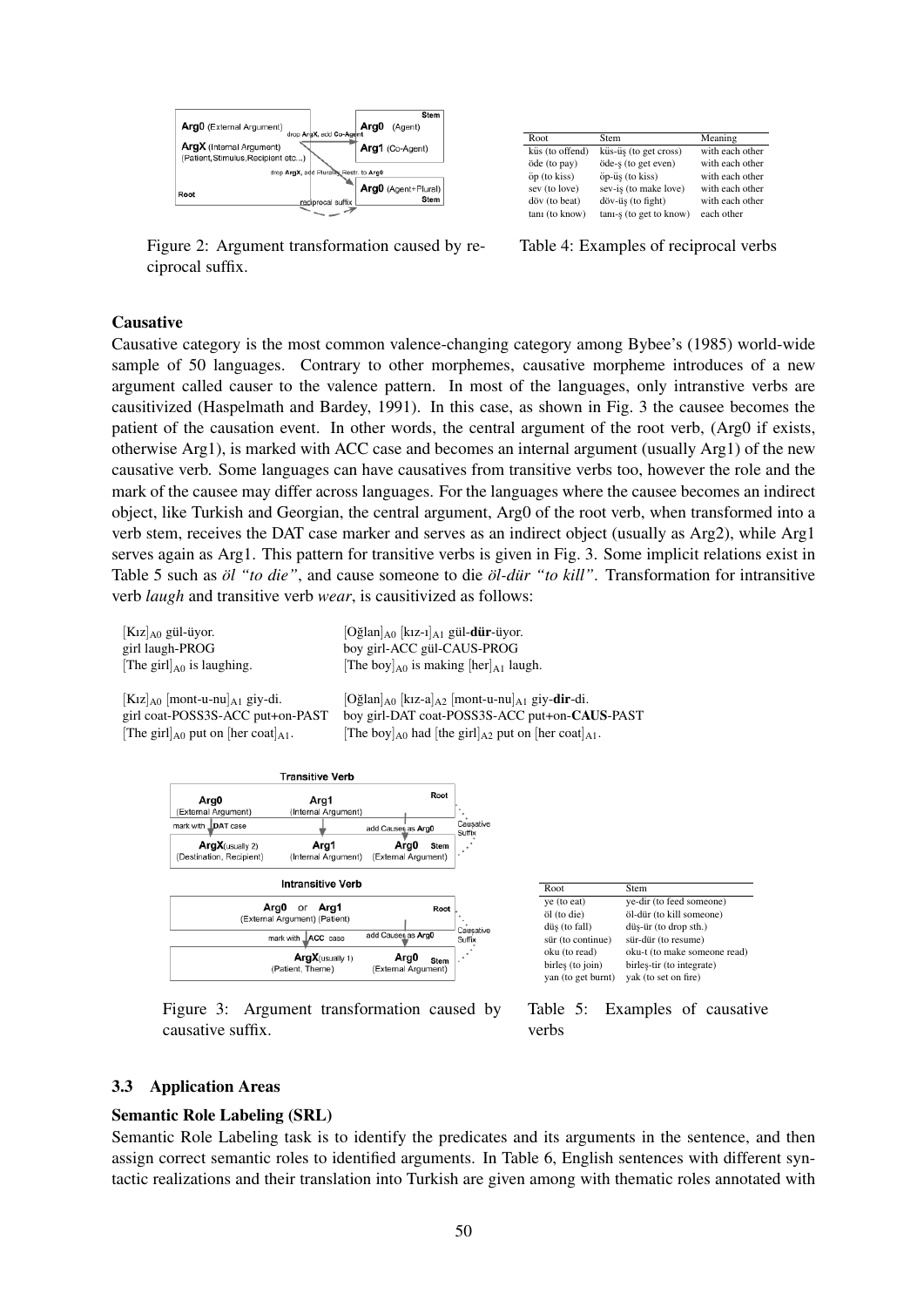VN convention.<sup>3</sup> In the second column, all words written in bold represent the arguments in destination roles. English sentences can not decribe a common syntax for the destination role; different prepositions such as *into*, *at*, *onto* precedes the argument. However, in Turkish sentences they are always marked with dative case. Similiarly, in the last column of Table 6, source and initial location roles are emphasized. Again, it is hard to find a distinguishing feature that reveals these roles in English sentences. There may be different prepositions *out of*, *from* or no preposition at all, before the argument in one of these roles, but they are naturally marked with ablative case in Turkish sentences.

| Lang  | Destination                                                                   | Source                                                           |
|-------|-------------------------------------------------------------------------------|------------------------------------------------------------------|
| #1.En | $She_{Ag}$ loaded boxes <sub>Th</sub> into the <b>wagon</b> <sub>Dest</sub> . | $He_{Ag}$ backed out of the trip <sub>Sou</sub> .                |
| #1.Tr | Kutuları <sub>Th</sub> vagon-a <sub>Dest-DAT</sub> yükledi.                   | Sevahat-ten <sub>Sou-ABL</sub> vazgeçti.                         |
| #2.En | $She_{Ag}$ squirted water <sub>Th</sub> at <b>me</b> <sub>Dest</sub> .        | The convict <sub>Ag</sub> escaped the prison <sub>iniLoc</sub> . |
| #2.Tr | <b>Ban-a</b> $_{\text{Dest-DAT}}$ su <sub>Th</sub> fiskirtti.                 | Mahkum <sub>Ag</sub> hapis-ten <sub>iniLoc-ABL</sub> kaçtı.      |
| #3.En | Paint <sub>Th</sub> sprayed onto the <b>wall</b> Dest.                        | $He_{Ag}$ came from <b>France</b> <sub>iniLoc</sub> .            |
| #3.Tr | <b>Duvar-a</b> Dest-DAT boya <sub>Th</sub> püskürtüldü.                       | Fransa'dan <sub>iniLoc-ABL</sub> geldi.                          |

Table 6: Relation between case markers and semantic roles.

A subtask of automatic semantic role labeling is determining which features to extract from semantically annotated corpora. In recent studies, argument's relative position to predicate (before, after) and voice of the sentence (passive, active) were experimented as features for automatic SRL (Wu, 2013). However, there exist many features and finding the best features requires feature engineering and again extra time. These toy examples suggest that there may be a correlation between case markers and semantic roles. If that is the case, the SRL task can be reduced to predicate and argument identification task, since the labeling will be automatically or semi-automatically done by using case markers as features.

### Word Sense Disambiguation

The task of finding the meaning of a word in the context in question is called word sense disambiguation. In Table 7 three senses of Turkish verb lemma *ayır* and their arguments with case markers are given. In the first sense, the arguments are marked with ACC and DAT, with ABL and NOM in the second and with ACC, ABL in the third. The second and the third senses are similiar. The action of reserving is usually performed on an indefinite object which usually appears in NOM form, where seperating is applied on a certain object that is usually marked with ACC case. After the arguments are identified, one can easily detect the sense of the verb "ayır" by looking at arguments' case markings.

|       | ayır.01 - To divide, split into pieces                                                    |
|-------|-------------------------------------------------------------------------------------------|
| #1.En | $[He/she]_{Ag}$ divided [the apple] <sub>Pat</sub> [into four] <sub>Dest</sub> .          |
| #1.Tr | [Elmay-1] <sub>Pat-ACC</sub> [dörd-e] <sub>Dest-DAT</sub> ayırdı.                         |
|       | $ayrr.02$ - To keep, reserve (get-13.5.1)                                                 |
| #2.En | $[I]_{\text{Ag}}$ reserved [a table] <sub>Th</sub> [from the restaurant] <sub>Sou</sub> . |
| #2.Tr | [Restoran-dan] $_{\text{Sou-ABL}}$ [masa] $_{\text{Th-NOM}}$ ayirdim.                     |
|       | $ayrr.03$ - To seperate (separate-23.1)                                                   |
| #3.En | $[I]_{Ag}$ separated [the yolk] $_{Pat1}$ [from the white] $_{Pat2}$ .                    |
| #3.Tr | $[Sarsin-1]_{\text{Pat1-ACC}}$ [beyazın-dan] $_{\text{Pat2-ABL}}$ ayırdım.                |

Table 7: Relation between case markers and word senses

## 4 Methodology

We have performed a feasibility study for using morphosemantic features in building a lexical semantic resource for Turkish. As discussed in Section 3.2, we assume we can automatically frame a verb (e.g sakla –  $n(reflexive)$ ) that is derived with a regular valency changing morpheme (e.g. n), if the argument configuration of the root verb (e.g.  $sakla$ ) is known. Hence, we have only framed root verbs. We have framed 233 root verbs and 452 verb senses. We have calculated the total number of valence changing morphemes as 425. This means 425 verbs can be automatically framed by applying the valency patterns to 233 root verbs. In this analysis we have only considered one sense of the verb since there may be cases where valency changing morpheme can not be applied to another sense of the verb. This can

 $3$ Throughout the paper Ag is used as agent, Th as theme, Dest as destination, Sou as source, Pat as Patient, IniLoc as initial location.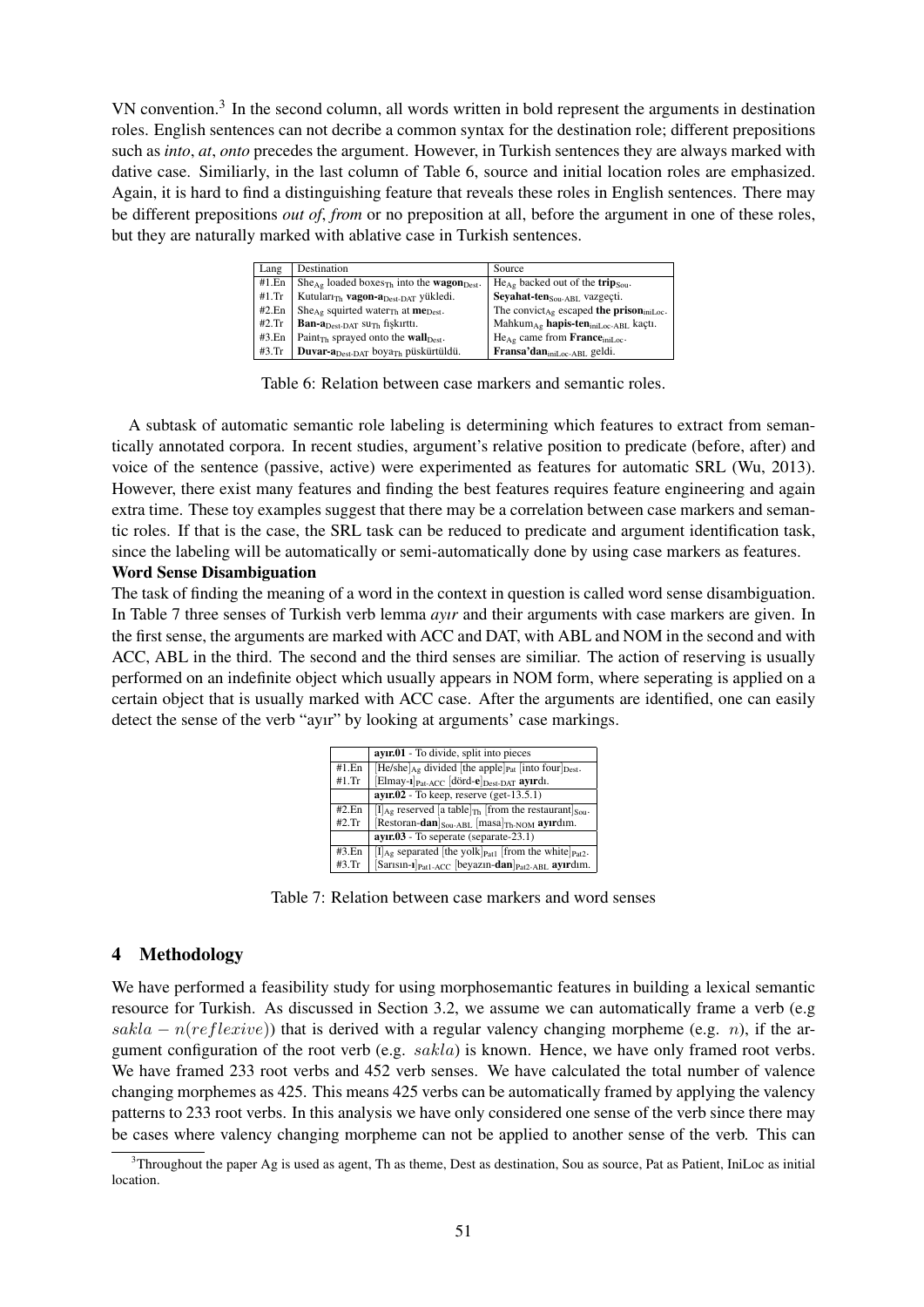| bat.02<br>bat.02<br>bat.01                                                                                           | bin                                      |                                          |              |                          |  |  |
|----------------------------------------------------------------------------------------------------------------------|------------------------------------------|------------------------------------------|--------------|--------------------------|--|--|
| <b>Roleset note</b>                                                                                                  | <b>InfSuffixes</b>                       |                                          |              |                          |  |  |
| name: Dokunmak, incitmek                                                                                             | Ħ<br>$\overline{\phantom{a}}$            | <b>Empty</b><br>$\overline{\phantom{a}}$ | <b>Empty</b> | $\overline{\phantom{a}}$ |  |  |
| Roles note                                                                                                           | Tir<br>$\checkmark$                      | n<br>$\overline{\phantom{a}}$            | <b>Empty</b> | $\checkmark$             |  |  |
|                                                                                                                      | Empty<br>$\checkmark$                    | $\overline{\phantom{0}}$<br><b>Empty</b> | *msA         | $\blacktriangle$         |  |  |
| Role                                                                                                                 | Empty<br>$\overline{\phantom{a}}$        | <b>Empty</b><br>$\overline{\phantom{a}}$ | l*n          |                          |  |  |
| n: 0<br>suffix: $NOM$ $\blacktriangleright$<br>descr: inciten sey<br>f:<br>$\overline{\phantom{a}}$                  | <b>Empty</b><br>$\blacktriangledown$     | <b>Empty</b><br>$\overline{\phantom{a}}$ | l*r          |                          |  |  |
| vntheta: stimulus<br>- vncls:<br>$\overline{\phantom{a}}$<br><b>Role</b>                                             | <b>Empty</b><br>$\overline{\phantom{a}}$ | <b>Empty</b><br>$\overline{\phantom{0}}$ | *ş<br>lxe    |                          |  |  |
| suffix: DAT<br>n: 1<br>$\overline{\phantom{a}}$<br>descr: incinen kişi<br>f <sub>i</sub><br>$\overline{\phantom{a}}$ | bin                                      |                                          | <b>T</b> Ir  |                          |  |  |
| vntheta: experiencer<br>- vncls:<br>$\blacktriangledown$                                                             | <b>Roleset note</b>                      |                                          | <b>zir</b>   | $\check{}$               |  |  |

(a) Case marker info given in suffix (b) Verb derivational info as a drop list down menu

Figure 4: Cornerstone Software Adjusted for Turkish

not be automatically determined. Moreover, a verb stem may have multiple senses. In that case automatically extracted argument transformation may be wrong, because the verb stem may have a completely different meaning.

Turkish is not among rich languages by means of computational resources as discussed before. Turkish Language Association (TDK) is a trustworthy source for lexical datasets and dictionaries. To run this pilot study, we have used the list of Turkish root verbs provided by TDK and the TNC corpus<sup>4</sup>. The interface built for searching the TNC corpus gives the possibility to see all sentences that were built with the verb the user is searching for (Aksan and Aksan, 2012). The senses of the verbs and case marking of their arguments are decided by manually investigating the sentences appear in search results of the TNC corpus. Then, the arguments of the predicates are labeled with VerbNet thematic roles and PropBank argument numbers, by checking the English equivalent of Turkish verb sense. This process is repeated for all verb senses.

For framing purposes, we have adjusted an already available open source software, cornerstone (Choi et al., 2010)<sup>5</sup>. To supply case marking information of the argument, a drop down menu containing six possible case markers in Turkish is added as shown in Fig 4a. Finally, another drop down menu that contains all possible suffixes that a Turkish verb can have is added, shown in Fig 4b. Theoretically, the number of possible derivations may be infinite for some Turkish verbs, due to its rich generative property. However, practically the average number of inflectional groups in a word is less than two (Oflazer et al., 2003). TDK provides a lexicon<sup>6</sup> for widely used verb stems derived from root verbs by a valency changing morpheme. To avoid framing a nonexisting verb, we have used a simple interface shown in Fig 4b to enter only the stems given by TDK. An example with the Turkish verb *bin "to ride"* is given in Fig 4b. The first line defines that one can generate a stem *bin-il "to be ridden by someone"* from the root *bin* by using the suffix *l*. Similiarly, second line illustrates a two layer derivational morphology, which can be interpreted as producing two verbs: *bin-dir "cause someone to ride something"* and *bin-dir-il "to be caused by someone to ride something"*.

#### 5 Experiments and Results

In Table 8, number of co-occurences of each thematic role with each case marker are given. Since in PropBank only Arg0 and Arg1 have a certain semantic interpretation, we have used VerbNet thematic roles in our analysis. Some roles look highly related with a case marker, while some look arbitrary. Results can be interpreted in two ways: 1) If the semantic roles are known and case marker information is needed, Agent will be marked with NOM, Destination with DAT, Source with ABL and Recipient with DAT case with more than 0.98 probability, furthermore Patient and Theme can be restricted to NOM or ACC cases; 2) If case markers are known and semantic role information is needed, only restrictions and prior probabilities can be provided. Highest probabilities occur with COM-instrument, LOC-location, DAT-destination, ACC-Theme and NOM-Agent pairs. We have applied our proposed argument trans-

 $4TNC$  corpus is a balanced and a representative corpus of contemporary Turkish with 50 million words

<sup>&</sup>lt;sup>5</sup>Cornerstone is also used for building English, Chinese and Hindi/Urdu PropBanks.

<sup>&</sup>lt;sup>6</sup>This lexicon is not computationally available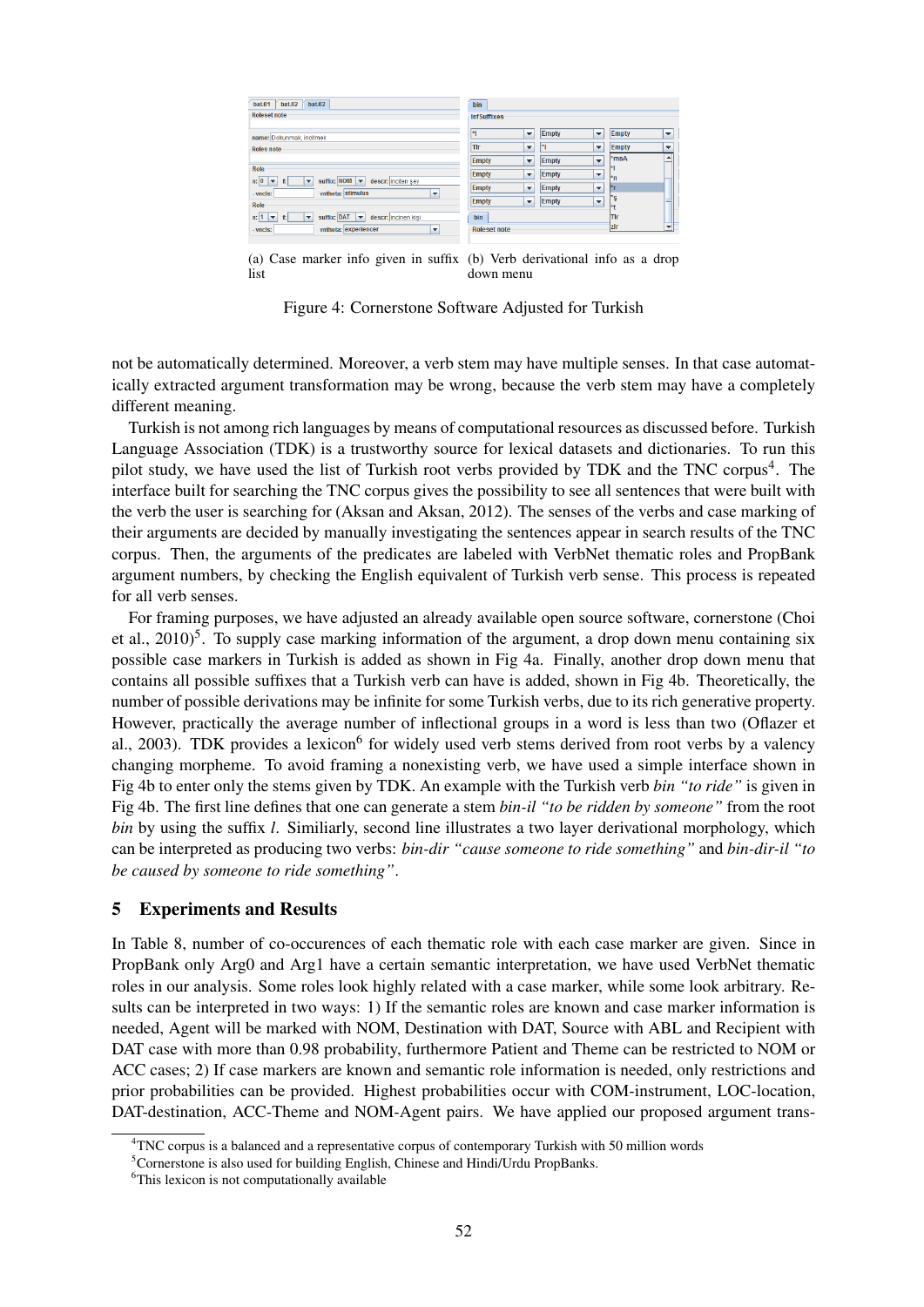|                 | <b>NOM</b> | ACC            | <b>DAT</b>     | LOC.           | ABL            | <b>COM</b> | Total | Explanation                                                        |
|-----------------|------------|----------------|----------------|----------------|----------------|------------|-------|--------------------------------------------------------------------|
| Agent           | 318        | $\Omega$       |                | $\Omega$       | $\Omega$       | $\Omega$   | 319   | Human or an animate subject that controls or initiates the action. |
| Patient         | 36         | 34             | $\Omega$       | $\Omega$       | $\Omega$       | $\Omega$   | 70    | Participants that undergoe a state of change.                      |
| Theme           | 101        | 117            | 14             | $\Omega$       | 7              |            | 240   | Participants in a location or experience a change of location      |
| Beneficiary     |            | 2              | 5              | $\Omega$       | $\Omega$       | $\Omega$   | 8     | Entity that benefits negatively or positively from the action.     |
| Location        | $\Omega$   | $\Omega$       | $\overline{c}$ | 6              | $\Omega$       | $\Omega$   | 8     | Place or path                                                      |
| Destination     |            | $\Omega$       | 66             | $\Omega$       | $\Omega$       | $\Omega$   | 67    | End point or direction towards which the motion is directed.       |
| Source          | $\Omega$   | $\Omega$       | $\Omega$       | $\Omega$       | 29             | $\Omega$   | 29    | Start point of the motion.                                         |
| Experiencer     | 13         | 5              | 4              | $\Omega$       | $\Omega$       | $\Omega$   | 22    | Usually used for subjects of verbs of perception or psychology.    |
| <b>Stimulus</b> | 8          | $\overline{c}$ | 4              | $\Omega$       | $\overline{2}$ | $\Omega$   | 16    | Objects that cause some response from Experiencer.                 |
| Instrument      | $\Omega$   | $\Omega$       | $\Omega$       | $\Omega$       | $\Omega$       | 10         | 10    | Objects that come in contact with an object and cause a change.    |
| Recipient       | $\Omega$   |                | 13             | $\Omega$       | $\Omega$       | $\Omega$   | 14    | Animate or organization target of transfer.                        |
| Time            |            | $\Omega$       | 2              | $\overline{c}$ | $\Omega$       | $\Omega$   | 5     | Time.                                                              |
| Topic           | $\Omega$   |                | 3              | $\Omega$       | $\overline{c}$ | $\Omega$   | 6     | Theme of communication verbs.                                      |
| Total           | 479        | 162            | 114            | 8              | 40             | 11         | 814   |                                                                    |
|                 |            |                |                |                |                |            |       |                                                                    |

Table 8: Results of Semantic roles - Case Marking

|            | #Intransitive | #Transitive |    | #Hold #!Hold | Total |
|------------|---------------|-------------|----|--------------|-------|
| Reflexive  |               | 20          | 20 |              |       |
| Reciprocal |               |             | 26 |              |       |
| Causative  |               |             | 27 |              | 37    |

Table 9: Results of Argument Transformation

formation on verbs with different valencies, and compared the argument configurations of the roots and stems. In Table 9, rows represent the valency changes applied to verb root, where Intransitive column contains the number of intransitive verbs that the pattern is applied to, and Transitive similiarly. The #Hold column shows the number of root verbs for which the proposed patterns hold, and #!Hold shows the number of times the pattern can not be observed. Reflexive pattern can only be applied to transitive verbs, while others can be applied to both. Experiments are done for reflexive, reciprocal and causative forms. Our preliminary results on a small set of root verbs show that proposed argument transformation can be seen as a regular transformation.

### 6 Conclusion and Future Work

In this study, we presented a pilot study for building a Turkish lexical semantic resource for 452 verb senses by making use of two morphosemantic features that appear to be useful for challenging NLP tasks. Our experimental results on 814 arguments showed that the first feature, case markers, are not arbitrarily linked with a semantic role. This brings us to a conclusion that they can be a distinguishing feature for SRL, word sense disambiguation and language generation tasks. We ran some experiments for the second feature, valency changing morphemes and observed that the transformation of the argument structures of root to stem follows a specific pattern, hence proposed transformation seems to be regular and predictable. The results suggest that argument configuration of the root verb may be enough to label any verb stem derived with valency changing morphemes. This gives us the ability to build a semantic resource in a shorter time and reduce the human error, as well as provide a direct relationship like "causativity", "reflexivity" and "reciprocity" between verbs except for some problematic cases explained in Sect. 5. To conclude, this study encourages us to continue using morphosemantic features and increase the size of this resource.

#### 7 Acknowledgements

We thank Gulsen Eryigit and our three anonymous reviewers for insightful comments and suggestions that helped us improve this work.

#### References

Eneko Agirre, Izaskun Aldezabal, Jone Etxeberria and Eli Pociello 2006. A Preliminary Study for Building the Basque PropBank. *In LREC 2006*, Genoa

Yesim Aksan and Mustafa Aksan 2012. Construction of the Turkish National Corpus (TNC). *In LREC 2012*, **İstanbul**